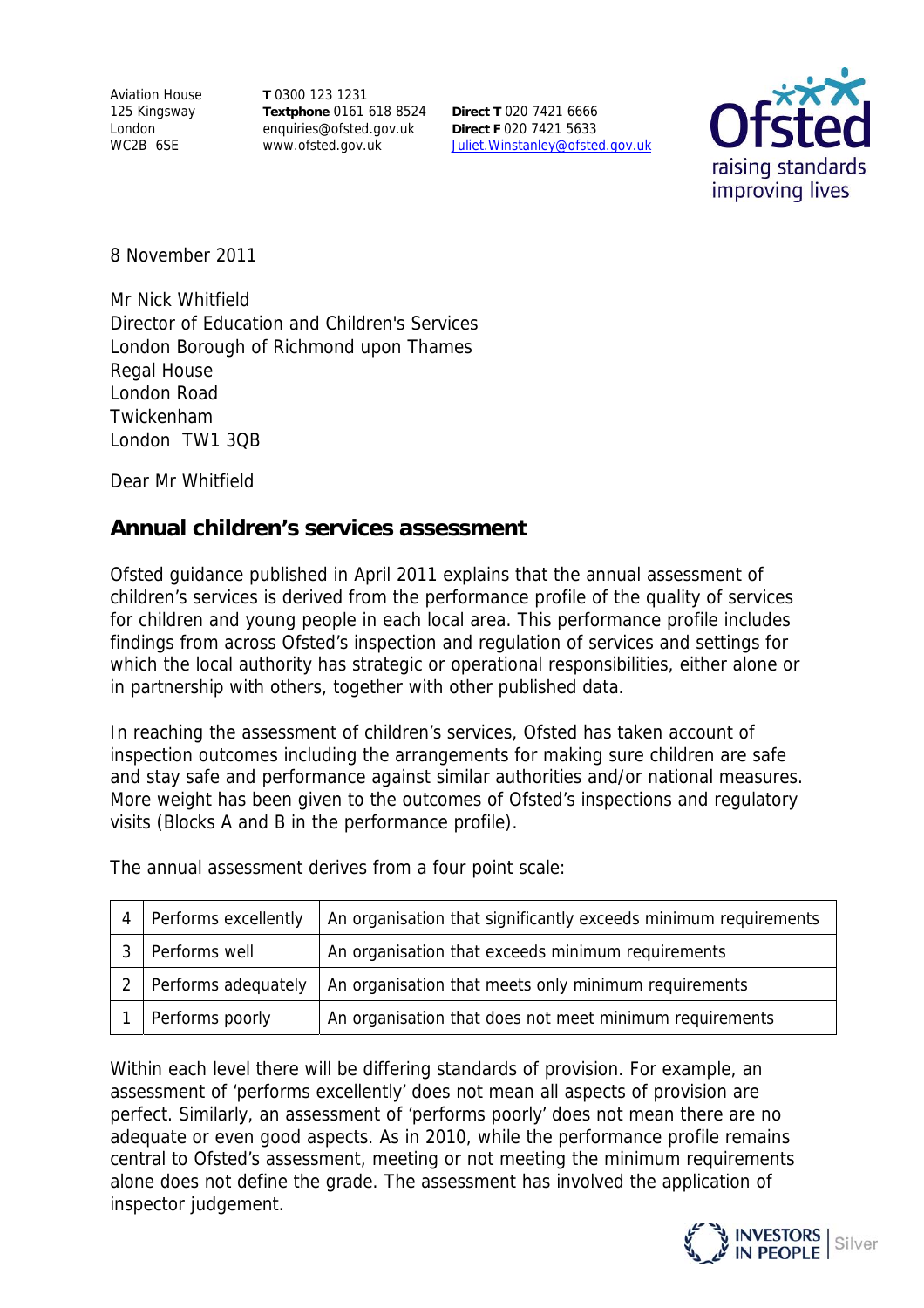

## **London Borough of Richmond upon Thames children's services assessment 2011**

| <b>Children's services assessment</b> | <b>Performs excellently (4)</b> |
|---------------------------------------|---------------------------------|
|                                       |                                 |

Children's services in the London Borough of Richmond upon Thames perform excellently. This performance has been sustained from 2010 to 2011. As found elsewhere, changes to secondary provision are taking place and some schools have become academies. Previous inspection judgements for these schools have been taken into account in this assessment. The very large majority of services, settings and institutions inspected by Ofsted are good or better overall and provision of high quality helps children and young people learn and stay safe. Areas of strength remain as last year and areas for development have shown improvement.

An unannounced inspection of contact, referral and assessment arrangements for children in need and children who may be in need of protection carried out in 2010 found significant strengths with few areas for development and no areas for priority action.

## **Strengths**

- **Early years and childcare provision is outstanding, has improved further** since the last assessment and there are no inadequate settings.
- For children under the age of five, almost all provision in nurseries and in primary schools is good or better, with almost a half now outstanding. The achievement of very young children at the end of the Early Years Foundation Stage improved further in 2010 and is well above the averages for similar areas and the country overall.
- **Almost all primary schools are good or better. Children do much better in** national tests than elsewhere and standards improved further in 2010.
- Standards achieved by 16-year-olds have improved very well over the last four years, are in line with the average for similar areas and much higher than for England overall. Attainment improved significantly last year for young people from families with low incomes and is now higher than the national average for the same group.
- The general further education college is good and young people do well in the qualifications they achieve by the age of 19 with increasing numbers, far more than average nationally, gaining higher level qualifications.
- **For children and young people requiring specialist provision, special** schools and special school sixth forms are good or outstanding. Young people with special educational needs who follow the national curriculum consistently do better than elsewhere in national tests at the age of 16. Fostering and adoption services for looked after children are good.